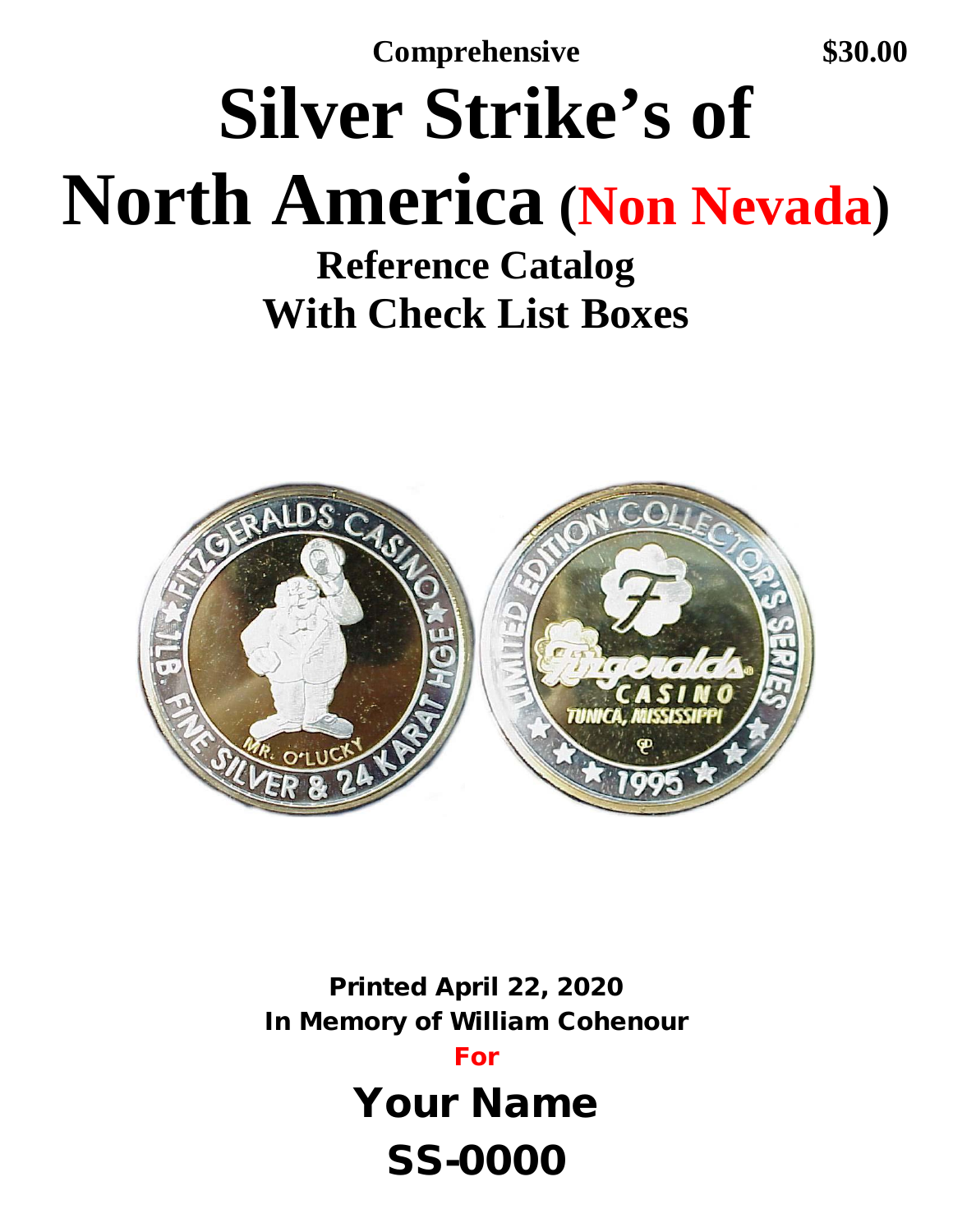## **Table of Contents**

- **1-Table of Contents, 1 Page**
- **2-Need Updates, 1 Page**
- **3-Definitions, 2 Pages**
- **4-States/Country's/Ships, 3 Pages**
- **5-\$7.00 Variations scans, 3 Pages**
- **6-Colorado Zodiac Series Scans 1 Page**
- **7-Membership Application, 1 Page (Yellow)**
- **8-\$10 Silver Strikes, 42 Pages**
- **9-\$10 Copper Colored Rims, 1 Page (Yellow)**
- **10-Tokens-(Like the \$2 Size Nevada Brass Tokens), 4 Pages**
- **11-\$5 Silver Strikes, 1 Page**
- **12-\$7 Silver Strikes, 7 Pages**
- **13-\$12 Silver Strikes, 1 Page**
- **14-\$20 Silver Strikes, 4 Pages**
- **15-\$28 Silver Strikes, 2 Page**
- **16-\$40 Silver Strikes, 5 Pages**
- **17-\$200 Silver Strikes, 1 Page**
- **18-Related Tokens, 4 Pages**
- **19-Casino Boxed Sets, 2 Pages**
- **20-Holograms-1 Page**
- **21-Notes, 4 Pages**